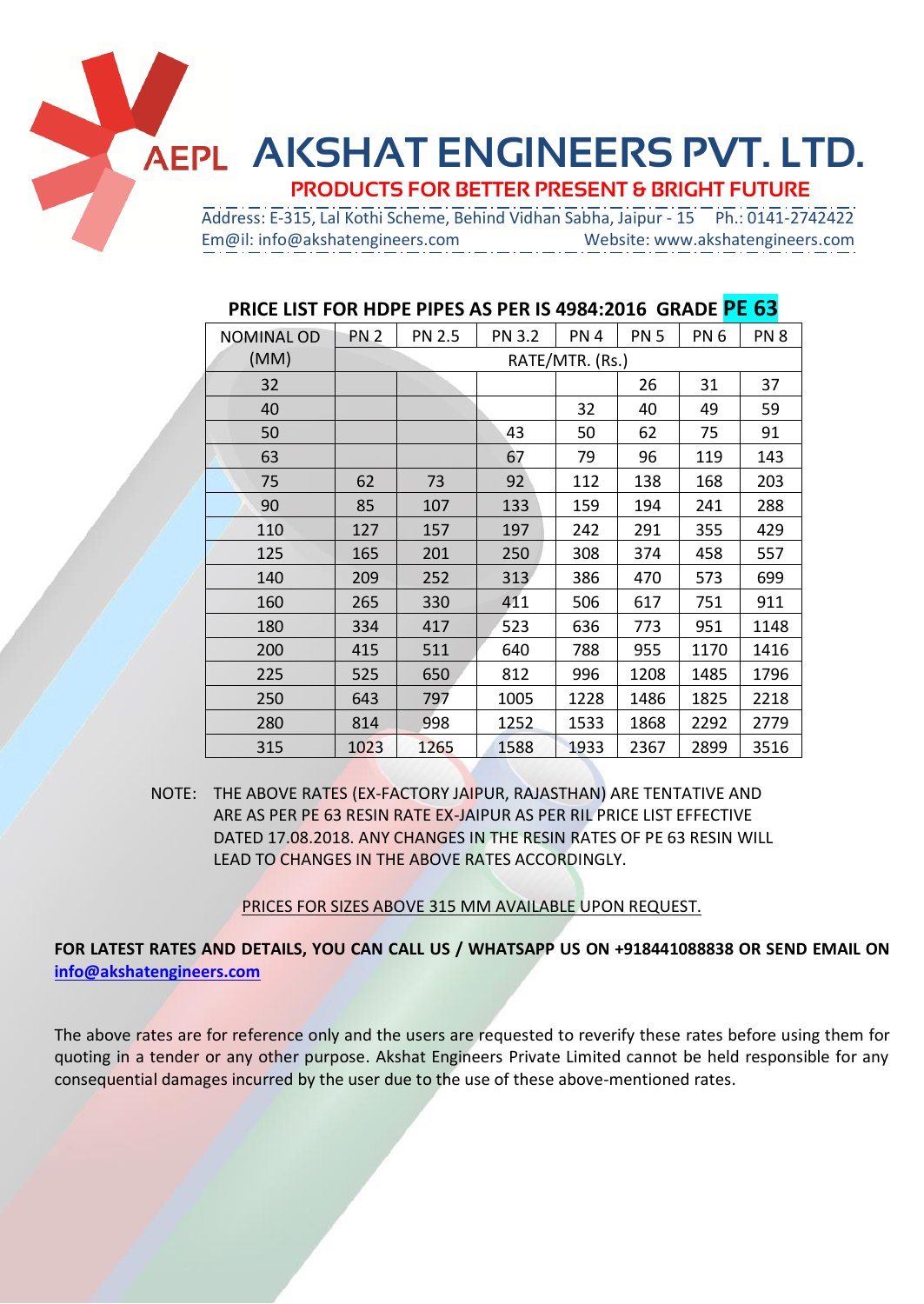

| <b>NOMINAL OD</b> | <b>PN 2.5</b>   | <b>PN 3.2</b> | PN <sub>4</sub> | <b>PN 5</b> | PN <sub>6</sub> | PN <sub>8</sub> | <b>PN 10</b> | PN 12.5 |
|-------------------|-----------------|---------------|-----------------|-------------|-----------------|-----------------|--------------|---------|
| (MM)              | RATE/MTR. (Rs.) |               |                 |             |                 |                 |              |         |
| 32                |                 |               |                 |             | 26              | 32              | 38           | 46      |
| 40                |                 |               |                 | 33          | 40              | 50              | 60           | 71      |
| 50                |                 |               | 43              | 51          | 63              | 76              | 92           | 110     |
| 63                |                 |               | 68              | 80          | 98              | 121             | 146          | 172     |
| 75                | 63              | 74            | 93              | 115         | 141             | 172             | 206          | 244     |
| 90                | 86              | 109           | 135             | 162         | 197             | 245             | 293          | 349     |
| 110               | 130             | 160           | 200             | 246         | 297             | 362             | 437          | 524     |
| 125               | 168             | 204           | 255             | 314         | 381             | 466             | 567          | 673     |
| 140               | 213             | 257           | 319             | 393         | 479             | 584             | 711          | 846     |
| 160               | 270             | 336           | 419             | 516         | 628             | 765             | 927          | 1103    |
| 180               | 340             | 425           | 532             | 648         | 787             | 968             | 1169         | 1393    |
| 200               | 422             | 520           | 651             | 803         | 972             | 1191            | 1442         | 1724    |
| 225               | 534             | 662           | 827             | 1014        | 1230            | 1512            | 1829         | 2176    |
| 250               | 654             | 811           | 1023            | 1250        | 1513            | 1858            | 2258         | 2688    |
| 280               | 829             | 1016          | 1275            | 1561        | 1902            | 2333            | 2830         | 3375    |
| 315               | 1041            | 1288          | 1617            | 1968        | 2410            | 2952            | 3580         | 4262    |

## **PRICE LIST FOR HDPE PIPES AS PER IS 4984:2016 GRADE PE 80**

NOTE: THE ABOVE RATES (EX-FACTORY JAIPUR, RAJASTHAN) ARE TENTATIVE AND ARE AS PER PE 80 RESIN RATE EX-JAIPUR AS PER RIL PRICE LIST EFFECTIVE DATED 17.08.2018. ANY CHANGES IN THE RESIN RATES OF PE 80 RESIN WILL LEAD TO CHANGES IN THE ABOVE RATES ACCORDINGLY.

PRICES FOR SIZES ABOVE 315 MM AVAILABLE UPON REQUEST.

**FOR LATEST RATES AND DETAILS, YOU CAN CALL US / WHATSAPP US ON +918441088838 OR SEND EMAIL ON [info@akshatengineers.com](mailto:info@akshatengineers.com)**

The above rates are for reference only and the users are requested to reverify these rates before using them for quoting in a tender or any other purpose. Akshat Engineers Private Limited cannot be held responsible for any consequential damages incurred by the user due to the use of these above-mentioned rates.